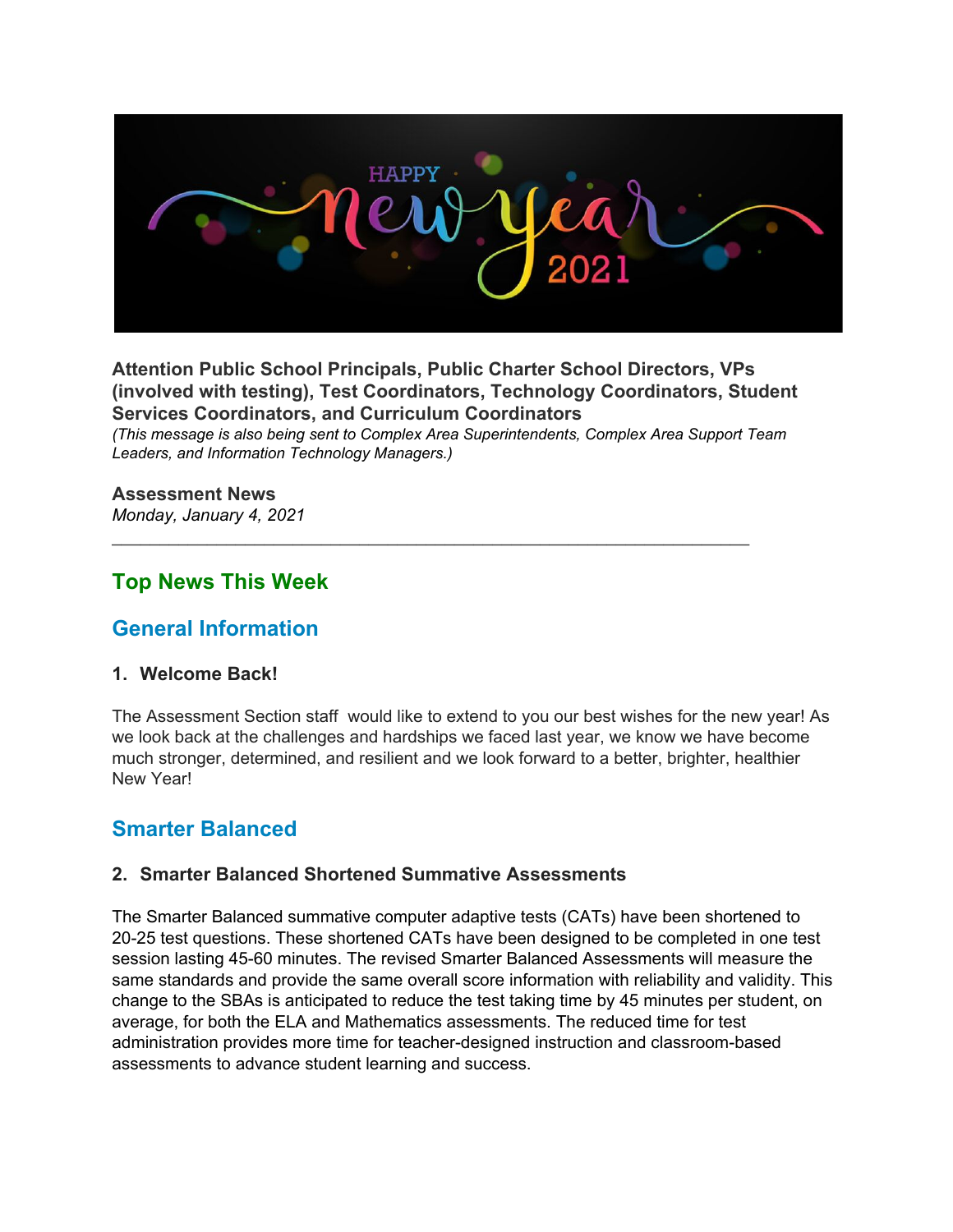# **HSA-Alt**

### **3. HSA-Alt Test Administrator Training**

HSA-Alt Test Administrators are reminded to secure their substitute teachers for our upcoming January 2021 training. The HSA-Alt Test Administrator training will be conducted virtually (via Webex) on the dates/times listed below. To register, use this [link](https://events.r20.constantcontact.com/register/eventReg?oeidk=a07ehfqckvfedbd636e) or https://bit.ly/Sp21AltTAs. Registration closes on *Friday, January 8, 2021*. For more information on the training, refer to the [December](https://hsa-alt.alohahsap.org/core/fileparse.php/3344/urlt/HSA-Alt-Spring-2021-TA-Training-Memo_12082020.pdf) 8, 2020 memo.

| <b>DATE</b>           | <b>TIME</b>                         | <b>ADDITIONAL DETAILS</b>                              |
|-----------------------|-------------------------------------|--------------------------------------------------------|
| January 18 (Monday)   | 12:00 pm $-$ 4:00 pm                | Martin Luther King holiday<br>(stipend provided)       |
| January 22 (Friday)   | $8:00$ am $-12:00$ pm               | Regular school day<br>(substitute provided, if needed) |
| January 26 (Tuesday)  | $8:00$ am $-12:00$ pm               | Regular school day<br>(substitute provided, if needed) |
| January 28 (Thursday) | $3:00 \text{ pm} - 7:00 \text{ pm}$ | After-school<br>(stipend provided)                     |
| January 30 (Saturday) | 12:00 pm $-$ 4:00 pm                | Weekend<br>(stipend provided)                          |

#### **January 2021 HSA-Alt Test Administrator Training Sessions**

## **4. HSA-Alt Student Identification Documents**

The documents to assist school IEP teams with the appropriate identification of HSA-Alt students are available on [alohahsap.org](https://alohahsap.org/) > HSA-Alt > Resources > General Information. The documents include the following:

HSA-Alt Participation Guidelines - Decision Making Questions and Examples HSA-Alt Participation Guidelines HSA-Alt Decision Making FlowChart Factors and Red Flags on the Road to HSA-Alt Student Identification HSA-Alt Student Identification Red Flags by IEP Page

# **HSA Science (NGSS)**

## **5. HSA Science (NGSS) — Grades 5 and 8 Test Window Opens**

The Online HSA Science test window will open on *Monday, January 11, 2021* and remain open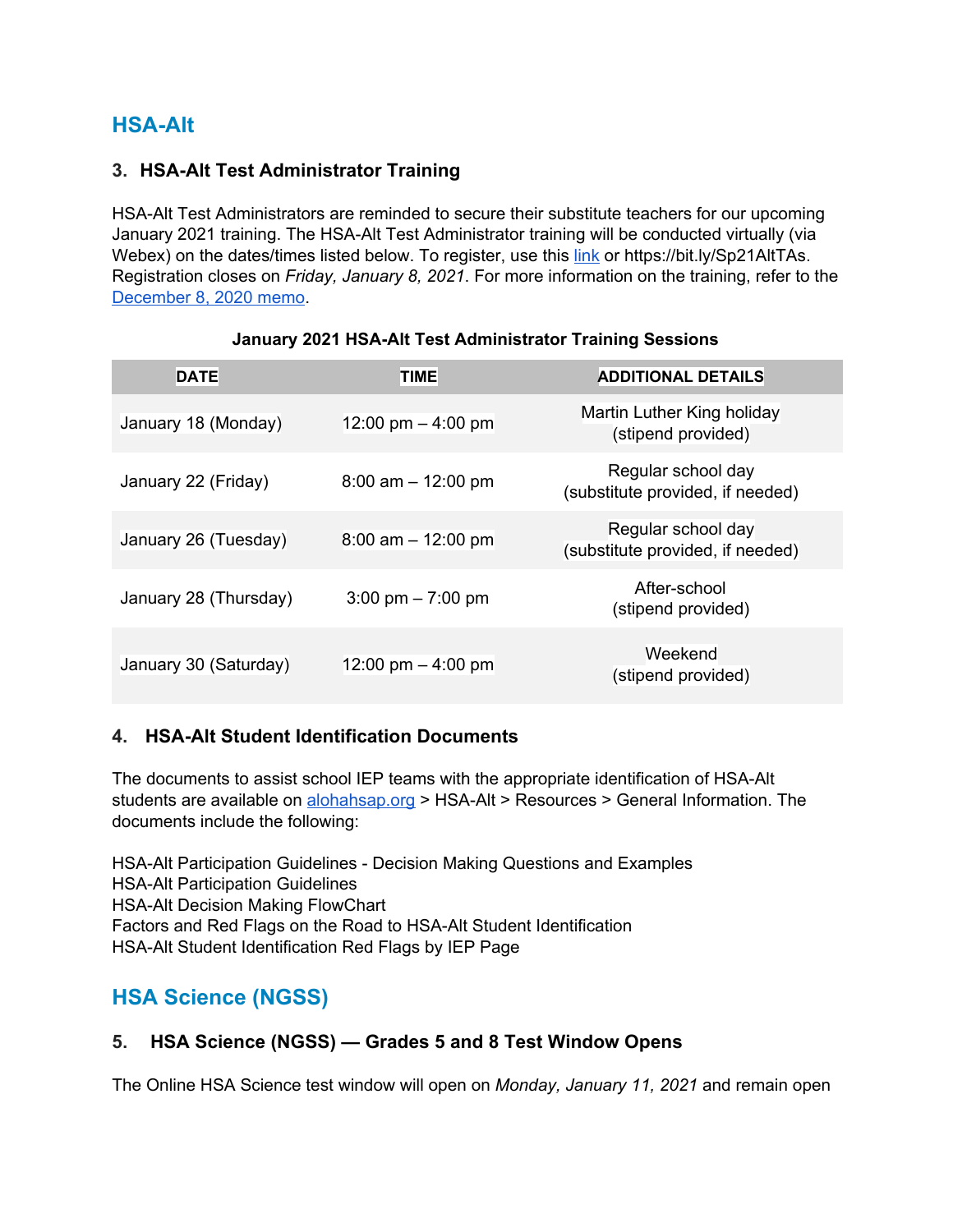until the end of the school year. Students will have two opportunities to take the Grade 5 or 8 Science assessment that covers the Next Generation Science Standards (NGSS).

- Test time is estimated to be approximately 90 minutes.
- Because our current  $5<sup>th</sup>$  and  $8<sup>th</sup>$  graders have never taken a summative NGSS assessment, it is very important that students complete the [Training](https://login9.cloud1.tds.airast.org/student/V506/Pages/LoginShell.aspx?c=Hawaii_PT) Tests. These are not secure tests and students can complete them in school or at home.
- All grade 5 and grade 8 students will have two opportunities for their respective tests. They should complete at least one opportunity but the second is optional. Remember that there will be no results available until achievement standard setting takes place in June 2021.

Further information regarding the new assessments, including parent guides, test blueprints, and sample items, can be found o[n](http://alohahsap.org/) [alohahsap.org](http://alohahsap.org/) under NGSS [Resources](https://hsa.alohahsap.org/resources/ngss-resources/).

Test coordinators should verify that the secure browser on all student testing devices has been updated to the current version prior to testing. For more information on compatible devices or operating systems, Test Coordinators or Technology Coordinators should refer to the curren[t](https://smarterbalanced.alohahsap.org/resources/technology/) Operating System [SupportPlan](https://smarterbalanced.alohahsap.org/resources/technology/) o[n](http://alohahsap.org/) [alohahsap.org](http://alohahsap.org/).

# **The ACT**

## **6. ACT MyACT Student Portal**

Starting spring 2021, all students will use MyACT to complete their non-test information online, as well as designate where to send their scores. Through MyACT, students can complete the information in the classroom, at home, or up to 2 days after testing. For students testing on paper, the non-test items will no longer be bubbled in on the answer document, it must be done online. For students testing online, this task will simply be moving into MyACT (previously completed in Student Web Services (SWS)). This flexibility allows schools to streamline this pretest activity, and determine when and where it is completed. Beginning on January 9, 2021, in the Tests & Prep section students will have an option to take the Official ACT Practice Test.

## **7. ACT Verify Enrollment Deadline**

The deadline to verify enrollment in PANext is *January 15, 2021*. Instructions may be found in the PANext User Guide in the [Configuration](https://www.act.org/content/act/en/products-and-services/state-and-district-solutions/hawaii/the-act.html#configuration) section on the ACT Hawaii website. Please refer to the June 2nd HSAP [Memo](https://smarterbalanced.alohahsap.org/core/fileparse.php/3410/urlt/Memo_HSAP-SY-2020-21_060220.pdf) under the College and Career Readiness Assessments section for eligibility criteria: *This college admissions assessment is to be administered to all students enrolled in grade 11 (as defined by credit count in the Student Information System) who have not been administered the test in a prior year (i.e., students repeating grade 11 who have taken the test in a previous year should not be administered the assessment)*

## **8. ACT Accommodations Requests Deadline**

The deadline to request accommodations for students in the new Test Accessibility and Accommodations (TAA) system is *January 8, 2021*. Instructions are available in the TAA [User](https://www.act.org/content/dam/act/unsecured/documents/user-guide-test-accessibility-and-accommodations.pdf)